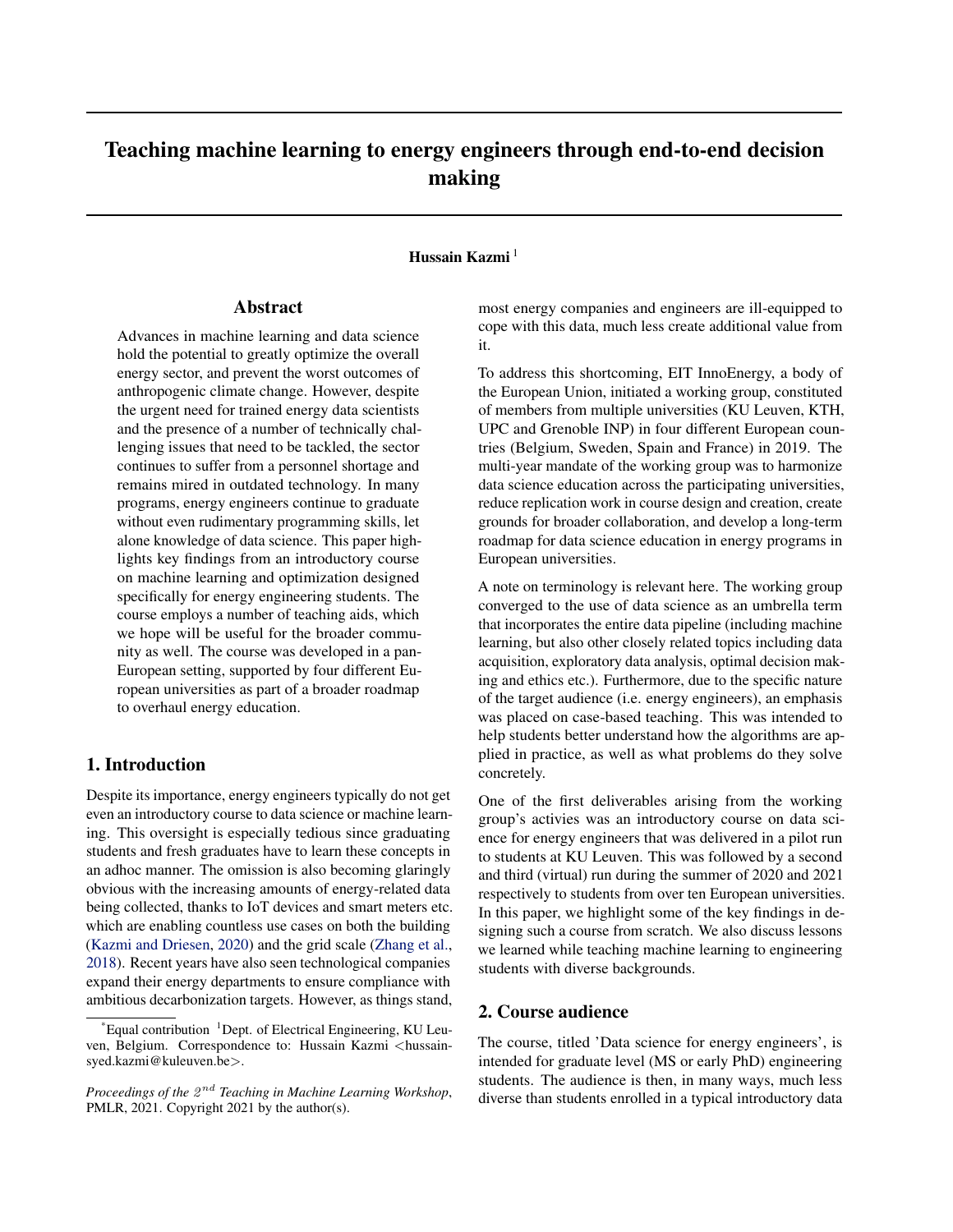science or artificial intelligence course. An overwhelming majority, if not all, of the students are engineering students, belonging mostly to the electrical, mechanical or energy departments. However, within these students, there is still considerable diversity owing to two key factors. Firstly, there are typically a number of differences between electrical and mechanical engineering curricula. Electrical engineers tend to have much more exposure to programming and fields closely related to machine learning such as signal processing. Secondly, individual student background also contributes considerably to diversity. For instance, high school students in many countries (can) already study programming, while in many cases it is possible that even electrical engineering graduates may make it through having written only a single 'hello world' program in Matlab. Reflecting our experience, this lack of programming knowledge has been identified as one of two main barriers for students learning machine learning and data science [\(Sulmont et al.,](#page-3-0) [2019\)](#page-3-0).

Consequently, the course was designed in a way that it would cater to the needs of a variety of energy engineering students, irrespective of their background. While the course, at 3 ECTS, is too short to include a detailed introduction to programming, students were provided with relevant documentation and material. Furthermore, the level of programming and software engineering knowledge required to complete the course was intentionally kept low (i.e. concepts such as object oriented programming, repository control etc. were alluded to, but not dealt with).

### 3. Intended learning outcomes

The course was crafted in a way that a number of concrete learning outcomes could be realized, while simultaneously introducing students to the end-to-end pipeline of data-driven projects ranging from data acquisition and preprocessing, to modelling and inference, to actionable decision making. Keeping in mind course participant backgrounds, these learning outcomes can be formalized as:

- 1. Students should be able to load, as well as visualize and understand various energy datasets by performing exploratory data analysis on them.
- 2. Students should be able to understand core machine learning algorithms for modelling and forecasting, and how (and when) to apply these in practical settings.
- 3. Students should be able to formulate and solve optimization problems to perform optimal control and design in a number of different energy related settings.

Additionally, students should be able to generalize from individual algorithms, and understand the complexity behind real world deployment.

#### 4. Course content and design

To realize these learning objectives, we designed the course as a series of five lectures, accompanied by four practice sessions based on Jupyter notebooks. The individual lectures cover (1) introduction to energy data science and practical use cases, (2) exploratory data analysis, (3) modelling and forecasting using machine learning, (4) optimal decision making, and (5) advanced concepts in machine learning and optimization. The entire course is delivered using a singular dataset on electricity demand and prices, which allows students to work on it in an end-to-end manner. In this section, we highlight two different aids in course design. In the next section, we discuss three teaching aids in course delivery.

#### 4.1. Teaching with end-to-end use cases

Rather than introducing students to machine learning with toy datasets such as the Iris or MNIST dataset, we designed the course using domain specific examples in the form of a coherent use case on energy demand response. This enabled us to discuss the entire life cycle of a real-world project in practice, of which building a machine learning or optimization model is just one step. Towards this end, we discuss the real world case of an energy prosumer (i.e. a residential household with local storage and/or generation) interested in optimizing their energy demand and generation using electric batteries. The course discusses a number of optimization objectives, ranging from performing arbitrage (i.e. using an optimal controller that charges the battery when electricity is cheaper or less carbon-intensive, and vice versa) to peak shaving (i.e. reducing the maximum power demand on the grid) and maximum self-consumption of local solar generation. Additional constraints can be introduced here, based on user behaviour and grid conditions. We also take care to emphasize that the same algorithms can be used to achieve a variety of objectives, ranging from energy optimization to cost optimization to emissions optimization.

This case study requires students to create forecasts for user energy demand. To do this, students are introduced to machine learning forecasting models, but emphasis is placed on benchmarking them using simpler methods (both naive and simple time series models). The temporal structure of the problem also allows us to introduce complex, real-world challenges such as anomalous data and concept drift etc. Another benefit of using a dataset that spans an entire year is that it reinforces the concept of statistical significance. While a naive forecast and/or controller may outperform a more sophisticated counterpart on a given day, the superior algorithm should outperform over a longer period of time.

Posing the problem in such a relatable manner also allows students to easily see the real-world costs of prediction errors from machine learning models, and whether complex machine learning algorithms actually improve real-world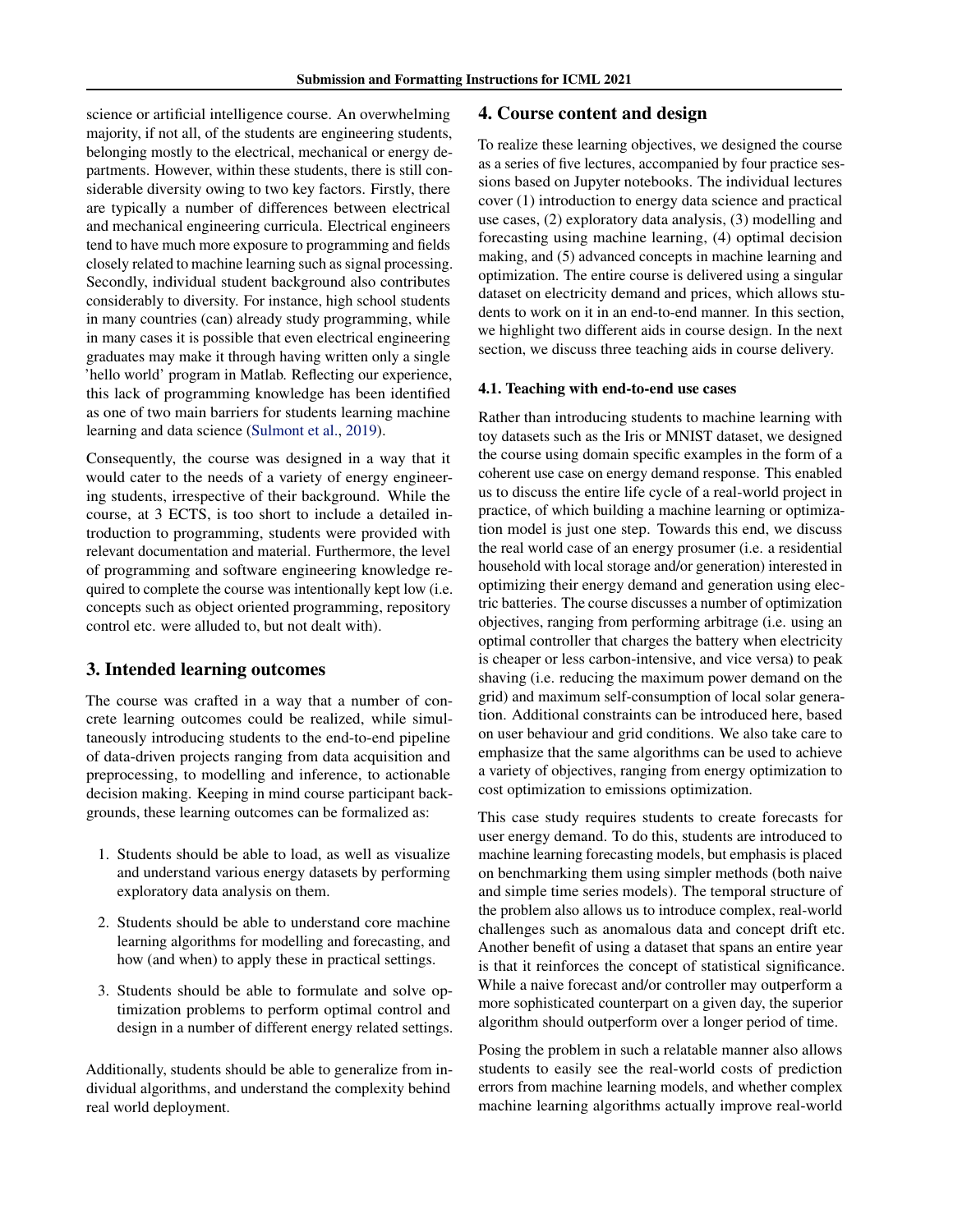

Figure 1. Introducing structure through understandable examples, both in machine learning and optimal decision making

results when compared to simpler baselines. Finally, it is important to note that the methodology is generalizable across case studies. For instance, in a partner university in the working group, a largely similar approach was followed with detecting wind turbine failures, where the students were again asked to make the link between prediction errors and real world costs.

#### 4.2. Teaching using algorithmic structure

A second recurring theme throughout the course was showing students the existence of different algorithmic archetypes that can be used to solve the same problem (rather than superficially introducing a large number of machine learning algorithms). The archetypes were chosen to illustrate how structure inherent in problems can reduce computational complexity, while simultaneously improving the quality of the solution.

For instance, in *machine learning* it is possible to fit a regression curve to a training dataset using a variety of approaches. To demonstrate this, we start off with a conventional scatter plot (where the independent variable is on the x-axis and the dependent variable is on the y-axis). After this, we show students that it is possible to fit infinitely many (linear) curves through the point cloud. These curves can be quickly evaluated, but it should already be obvious to the students by this point that the prospects of attempting a large number of solutions to determine the best one is terribly wasteful. As the next step, we discuss a variety of gradient-based and gradient-free algorithms which can be used to arrive at the optimal curve in far fewer iterations. From here, we informally introduce the notion of convexity, and discuss how to optimally solve this particular problem analytically.

In *optimal decision making*, the same analogs exist. To solve a sequential decision making problem, such as when and how much to charge or discharge an electrical battery given a price signal, it is possible to repeatedly sample the solution space (in a brute force manner) to come up with a set of candidate solutions. Here, the solution space is a vector, and each element in this vector represents the control action at a particular time index. These solutions

can likewise be quickly evaluated to determine how well they perform, and the best solution can be selected. This approach has the benefit that it provides an intuitive exploration of how to formulate an optimization problem formally without getting the students bogged down in algorithmic complexities. However, as before, the wastefulness of this approach should become quickly obvious. Next, we introduce gradient free optimizers as a potential solution to speed up discovery of optimal solutions. While these should easily outperform brute force methods, their limitations also become visible to students with increasing complexity of the problem to be solved (e.g. by increasing the time horizon of the optimization problem or addition of new constraints etc.). Finally, students are introduced to convex optimization since the problem under consideration is convex. This allows students to solve the problem exactly at a far smaller computational footprint (see Fig. 1 for an illustration).

These two examples are meant to highlight the interconnection of learning and optimization theory to engineering students that may have had a background in control. Furthermore, the same approach can also be expanded to other relevant, important topics such as hyperparameter optimization etc. This approach was preferred over introducing students to a large number of machine learning and optimization algorithms, because of our experiences in the field, where even experienced energy practitioners and software developers have trouble leveraging structure in problems and choosing the right tool for the problem at hand. More concretely, over the years, we have seen software engineering colleagues, without a background in learning or optimization theory, applying (variants of) brute force search to determine optimal control actions in extremely high dimensional settings, even when the problem could be readily and exactly solved with convex optimization techniques. On the other end of the spectrum, we have seen colleagues trying to apply convex solvers to non-convex optimization problems, without fully appreciating the complexity of the challenge. The course is structured in a way to prepare students to use the right tool for the right job.

## 5. Course delivery

Beyond course content, we also explored different ways to facilitate course delivery. This was motivated by our objective to enable students without a programming background to quickly get up to speed. They were also motivated by our intention to set up a fully functional hybrid learning experience for students scattered in technical programs across Europe.

#### 5.1. Using interactive notebooks

We used interactive Jupyter notebooks extensively in the teaching process to complement lectures covering theory.